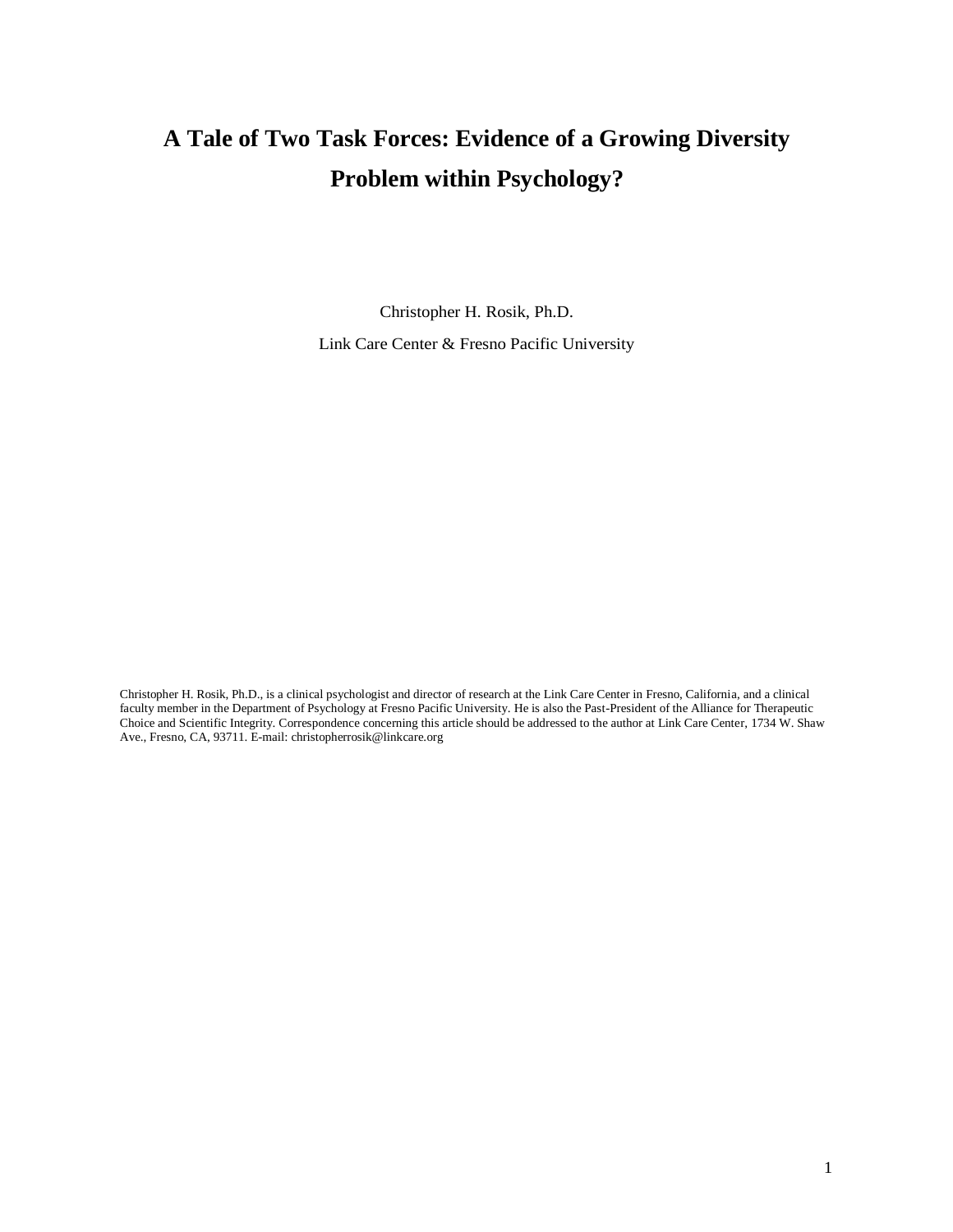### **Abstract**

In this brief historical analysis, I compare and contrast two different American Psychological Association task forces, both of which were charged with reviewing the scientific literature regarding different but equally controversial clinical practices. Convened just over a decade apart, the first of these investigations involved recovered (repressed) memory therapy (RMT), and the subsequent review examined sexual orientation change efforts (SOCE). I observe that the SOCE task force, unlike the RMT working group, was devoid of ideological diversity and strongly dissuaded clinicians from engaging in the practice under review, in spite of indications that far greater and more certain harms were occurring through RMT than through SOCE. These differences may be another symptom of organized psychology's increasing lack of sociopolitical diversity, with accompanying risks for conservative clinicians and the public perception of psychology's credibility when addressing contested social issues. I close with a brief discussion of this concern and note some recommendations that can begin to address it.

*Keywords*: SOCE, repressed memory therapy, sociopolitical diversity, professional psychology.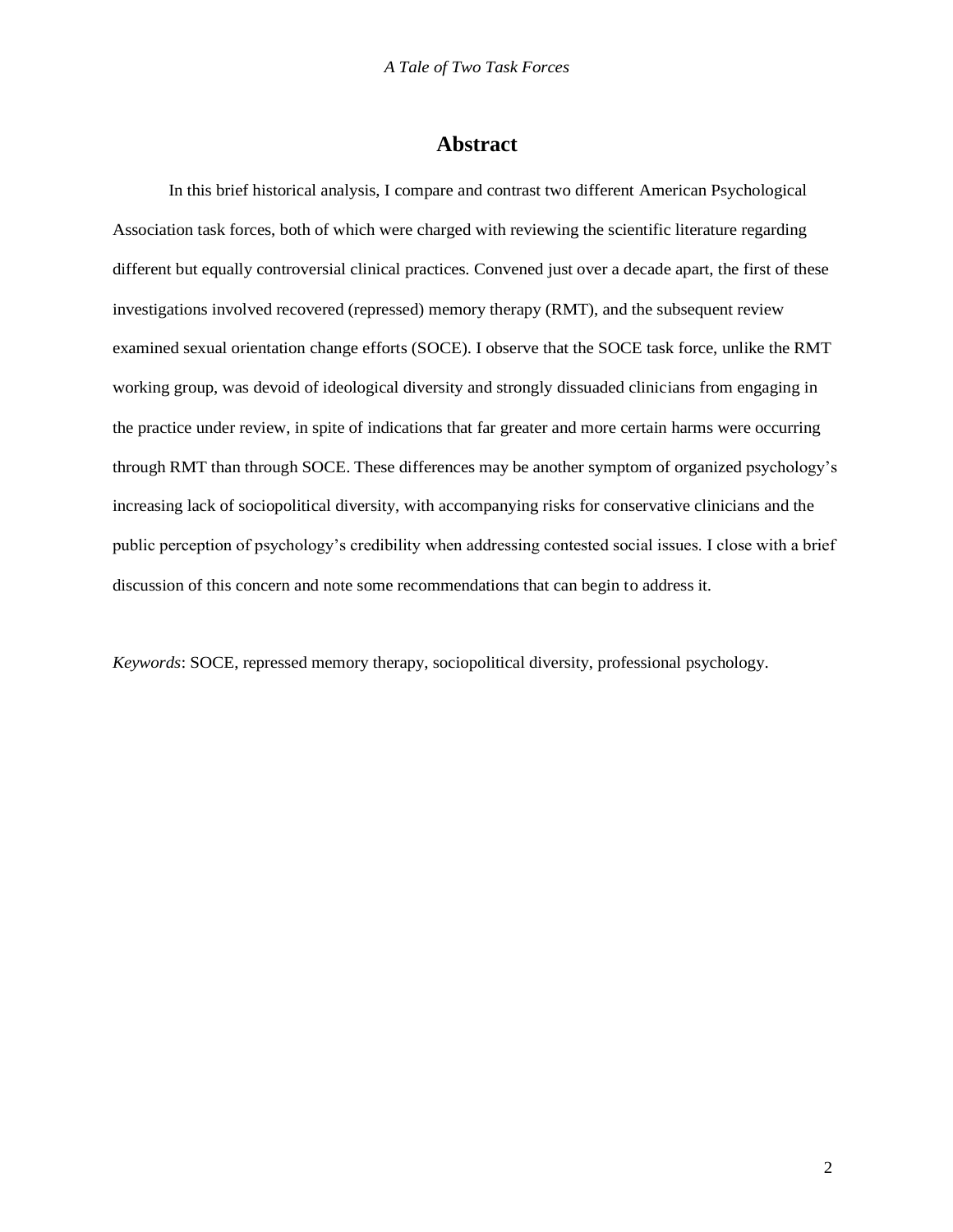Understanding history is often valuable in comprehending the present. In the following analysis, I hope to show how this statement applies to the American Psychological Association's (APA's) approach to sexual orientation and therapies that allow for the potential of change (labeled by the APA as sexual orientation change efforts, or SOCE). The issue of harm, and especially harm to minors, has been paramount in the arguments surrounding SOCE bans by legislative bodies across the continent. I will argue here that changes within the APA have led to the dominance of advocacy interests over scientific humility where contentious social issues are concerned. I illustrate this contention by comparing the APA's management of the controversy over SOCE with how the association addressed concerns about harm attributed to an earlier and equally contentious therapeutic practice.

## **Recovered Memory Therapy**

In the later  $20<sup>th</sup>$  century, increasing scrutiny by the public and politicians began to be placed on what was termed recovered (or repressed) memory therapy (RMT). RMT was the clinical portion of a larger debate that was occurring in psychology regarding the historical accuracy of memories of childhood sexual abuse (CSA) recalled during psychotherapy. In RMT, there was often a focus on the use of various techniques in order to uncover past traumatic experiences that presumably would help resolve client distress. Surveys of psychologists at that time suggested that upward of 25% engaged in some form of RMT, and a much higher percentage employed various techniques believed to aid in memory retrieval (Polusny & Follette, 1996; Poole, Lindsay, Memon, & Bull, 1995). Yet in spite of its popularity among clinicians, the practices associated with RMT were far from benign.

In response to some dramatic and highly publicized claims of CSA (including satanic ritual abuse) remembered by clients in psychotherapy, by 1993 legislatures in nearly half the states had passed laws allowing alleged victims to sue the accused perpetrators within three to six years following the emergence of their repressed memories (Jaroff, 1993). These laws helped to foment an increase in clients suing their alleged perpetrators, who were often parents, for events typically said to have happened 20,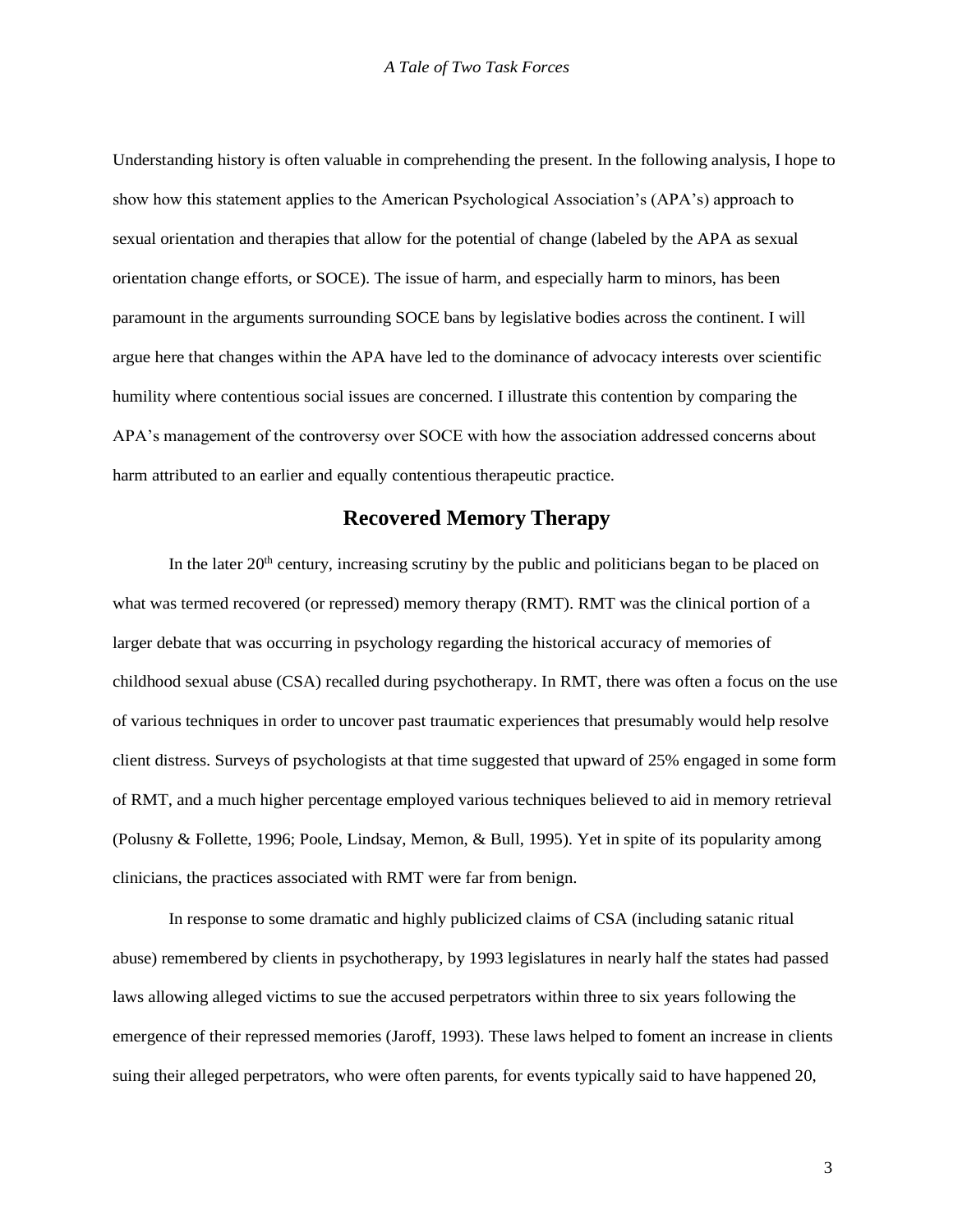#### *A Tale of Two Task Forces*

30, and even 40 years earlier (Loftus, 1993). Not infrequently, this occurred with the blessing of clients' therapists. Families were shattered and hundreds of lawsuits were generated through the clinical practices and legal environment created in part by RMT (APA, 1996; Loftus & Ketcham, 1994). According to Porter and Lane (1996), "Recovered memory therapy based on the theory of repression has devastated thousands of lives in the last ten years" (p. 26). In response, thousands of individuals and families sought assistance from a new organization whose views on the matter were reflected in its name: the False Memory Syndrome Foundation. Eventually countersuits and ethical complaints against therapists and hospitals by alleged perpetrators were instigated, and these efforts met with more than occasional success (Jaroff, 1993; Porter & Lane, 1996). Foreshadowing the terminology applied two decades later to therapists who engage in SOCE, Stanford social psychologist Richard Ofshe predicted that, "Recoveredmemory therapy will come to be recognized as the quackery of the  $20<sup>th</sup>$  century" (Jaroff, 1993, p. 55).

Debates within psychology at the time over RMT and the reliability of memories of CSA recalled in psychotherapy were often intense and marked by a barely controlled acrimony (e.g., Williams, 1994a, 1994b; Loftus, Garry, & Feldman, 1994). Defenders of the possibility that recovered memories could be based in historical abuse, much like SOCE apologists today, often presented case studies and research derived from their clinical experience (Chu, Frey, Ganzel, & Matthews, 1999; Lewis, Yeager, Swica, Pincus, & Lewis, 1997; Williams, 1994a; Young, Sacs, Braun, & Watkins, 1991). Critics of recovered memories techniques, similar to contemporary SOCE opponents, tended to be psychologists and researchers who had not clinically practiced the controversial therapy (Loftus, 1993; Loftus et al., 1994; Spanos, 1996). In February of 1993, the APA waded into this controversy by forming a task force, designated as the Working Group on Investigation of Memories of Childhood Abuse.

The APA's working group was tasked with reviewing the current scientific literature and identifying future research and training needs pertaining to the evaluation of memories of childhood abuse (APA Working Group, 1998a). The six-member working group was composed of an equal number of clinical psychologists and research scientists, half identified with feminist psychology and/or trauma treatment and half known for their work in memory research.<sup>1</sup> On February 14, 1996, the working group

4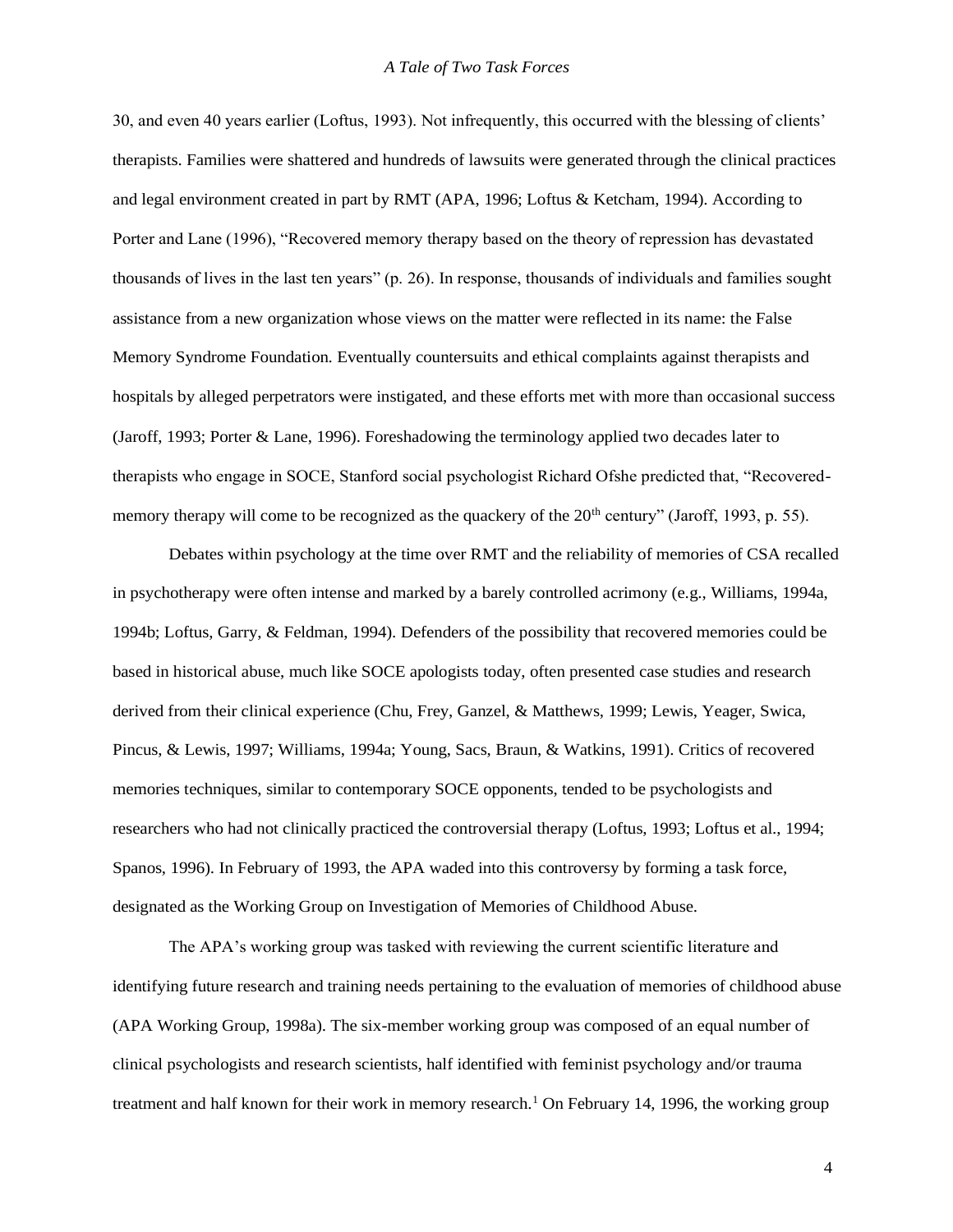#### *A Tale of Two Task Forces*

released its findings. Sharp ideological differences within the working group resulted in the two groups issuing separate reviews. Although there were some areas of agreement, particularly as relates to the need to consider the perspectives of both groups and the importance of conducting further research, stark differences in perspectives could not be overcome and prevented the working group from recommending any substantive corrective action (Cummings & O'Donahue, 2008). As the working group confessed:

As suggested above, one of the most consistent observations emerging from our deliberations has to do with the very divergent epistemologies and definitions used by psychologists who study memory and those who study and treat the effects of trauma. Although there are exceptions, we frequently do not speak the same professional language or define phenomena in the same manner; we read different journals and books, and we attend different specialty meetings; and each group finds useful and compelling studies that the other group sees as problematic and questionable. Many of the difficulties that we have encountered in attempting to achieve consensus reflect these profound epistemological differences. (APA Working Group, 1998b, p. 934)

Arguably, many of these observations might also help explain the divergent viewpoints of supporters and critics of SOCE, whose very different moral frameworks and personal experiences constitute significant obstacles to achieving any kind of consensus on the issue.

### **Sexual Orientation Change Efforts**

Ten years later, on March 13, 2007, addressing another controversial clinical practice, the APA authorized the creation of a task force to update their 1997 resolution on appropriate therapeutic responses to sexual orientation. This task force was charged with reviewing the literature and making recommendations pertaining to SOCE (APA, 2007). It should be recalled that forces within the APA attempted but failed to have the APA formally declare SOCE unethical in the 1990s. Apparently, these efforts were unsuccessful due to concerns regarding both a lack of supporting scientific evidence and legal vulnerability, including potential claims against the APA by both professionals and clients should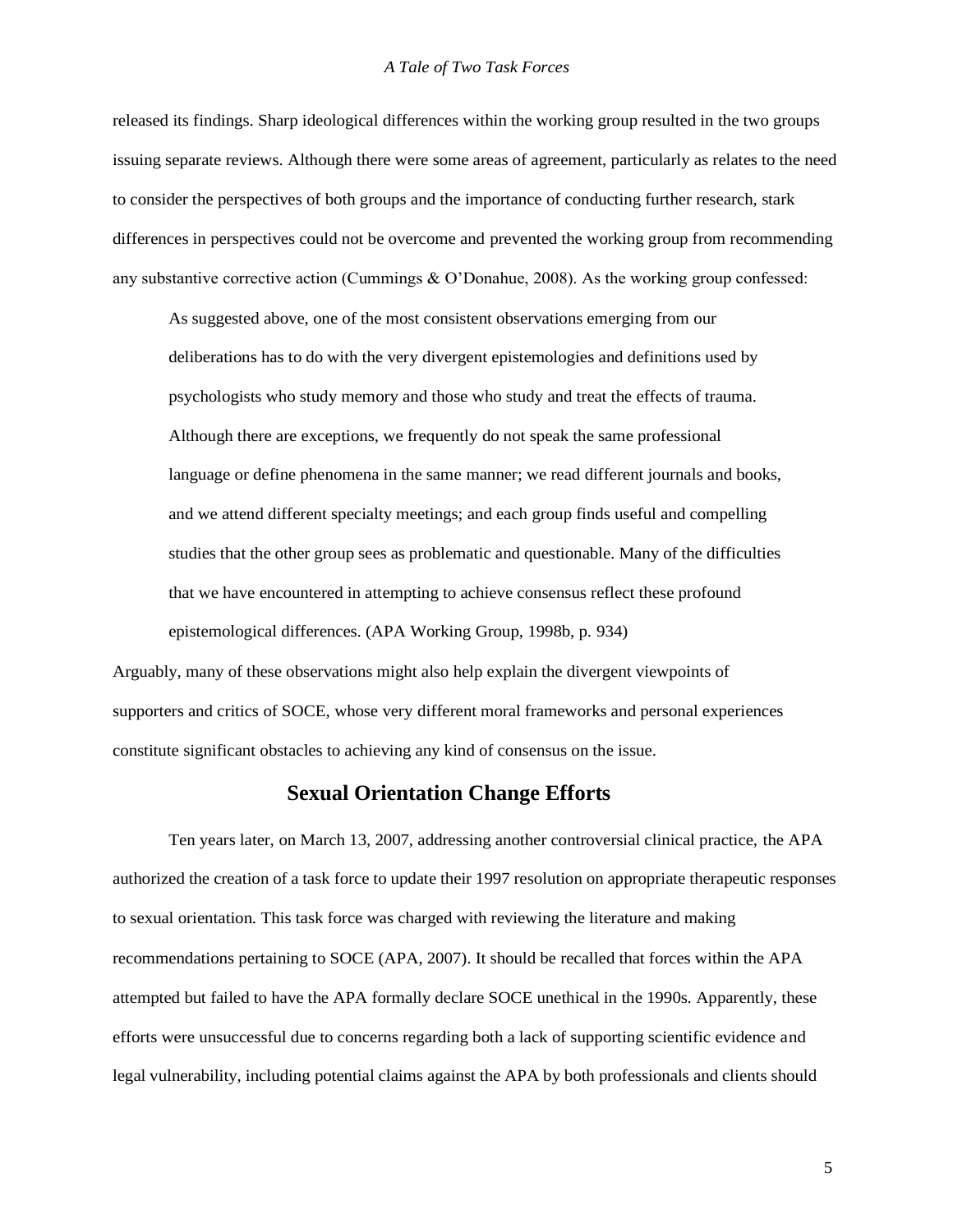the APA have promulgated a formal resolution. Hence, this request for updating the 1997 resolution took place in the context of increasing pressures coming from within the association and within the broader cultural and political environment. However, while the controversial nature of both RMT and SOCE resulted in the formation of respective APA task forces, the similarities break down from there. The emotional and relational harms connected to RMT practices and litigation were widespread, welldocumented, and impacted thousands of clients and their families. By contrast, the harms to clients associated with licensed therapists who engaged in contemporary forms of SOCE were equivocal, with minimal research of sufficient quality to be directly pertinent. As the APA (2009a) Report acknowledged, "Thus, we cannot conclude how likely it is that harm will occur from SOCE" (p. 42). Moreover, few, if any, therapists were on record as losing their licenses or having to defend themselves against ethics complaints due to engaging in allegedly widespread and egregious SOCE-related conduct that would most certainly have run afoul of existing state regulatory policies for psychological practice and invited legal action (e.g., applying electric shocks to genitals or inducing vomiting paired with homoerotic images).

While the APA sought to comprise the RMT working group with a diverse group of scholars and practitioners, the SOCE task force was comprised of six expert psychologists with little viewpoint diversity, five of whom were sexual minorities and none who engaged in the practice of SOCE.<sup>2</sup> Several qualified psychologists, including both conservative academics and seasoned SOCE practitioners, were nominated to serve, yet all of them were rejected. The director of the APA's Lesbian, Gay and Bisexual Concerns Office, Clinton Anderson, offered the following defense at the time: "We cannot take into account what are fundamentally negative religious perceptions of homosexuality—they don't fit into our world view" (Yarhouse, 2009). This is an understandable moral litmus test for the APA given that they, like the great majority of mental health associations, have increasingly adopted left-of-center sociopolitical sympathies (Duarte et al., 2015), wherein the most sacred value is that of preventing harm to disadvantaged groups such as sexual minorities (Haidt, 2012). However, such exclusion also had the unfortunate consequence of weakening the credibility of the task force's conclusions among a large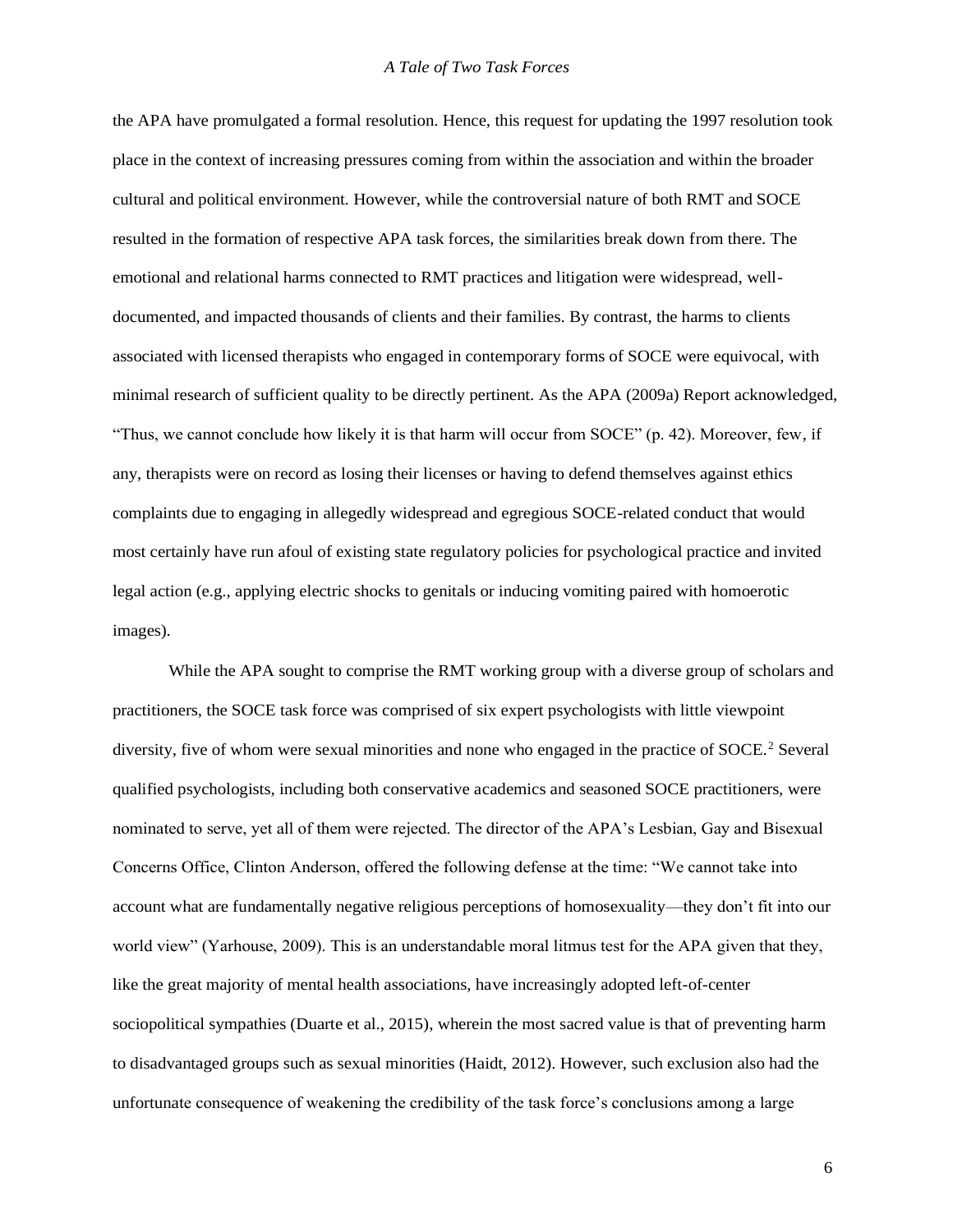number of conservative professionals and politicians (Ferguson, 2015; Jones, Rosik, Williams, & Byrd, 2010; Robiner, Fossum, & Hong, 2015).

Unlike the viewpoint diverse RMT task force's inability to provide strong prescriptive guidance for clinical practice, the SOCE task force's findings were touted by the APA as all but definitive.

Contrary to claims of sexual orientation change advocates and practitioners, there is insufficient evidence to support the use of psychological interventions to change sexual orientation....... Scientifically rigorous older studies in this area found that sexual orientation was unlikely to change due to efforts designed for this purpose. Contrary to the claims of SOCE practitioners and advocates, recent research studies do not provide evidence of sexual orientation change as the research methods are inadequate to determine the effectiveness of these interventions. (APA, 2009b)

Regarding the issue of harm from SOCE, the task force appeared to evidence more modesty: "There are no methodologically sound studies of recent SOCE that would enable the task force to make a definitive statement about whether or not recent SOCE is safe or harmful and for whom" (APA, 2009a, p. 83). While there were some common sense recommendations that clinicians not promise sexual orientation change nor consider sexual orientation as a personal choice, the overarching sentiment offered in a uniform manner by the task force is that clinicians should avoid SOCE altogether.

It is highly probable that had the SOCE task force included a genuine diversity of perspectives on the issue, the final product would have been far less likely to effectively undergird the ongoing legal efforts to ban licensed therapists from engaging in a client-centered process that explores the potential for sexual orientation fluidity. Critics of the Report noted that the task force drew conclusions about SOCE efficacy from only six studies deemed of sufficient methodological rigor which were conducted between 1969 and 1978, all of which employed aversive or other behavioral methods on many men who were court-referred for psychiatric and sexual concerns and fearful of criminal or legal penalties (APA, 2009a, p. 82; Jones et al., 2010). These authors then posed an important question and observation: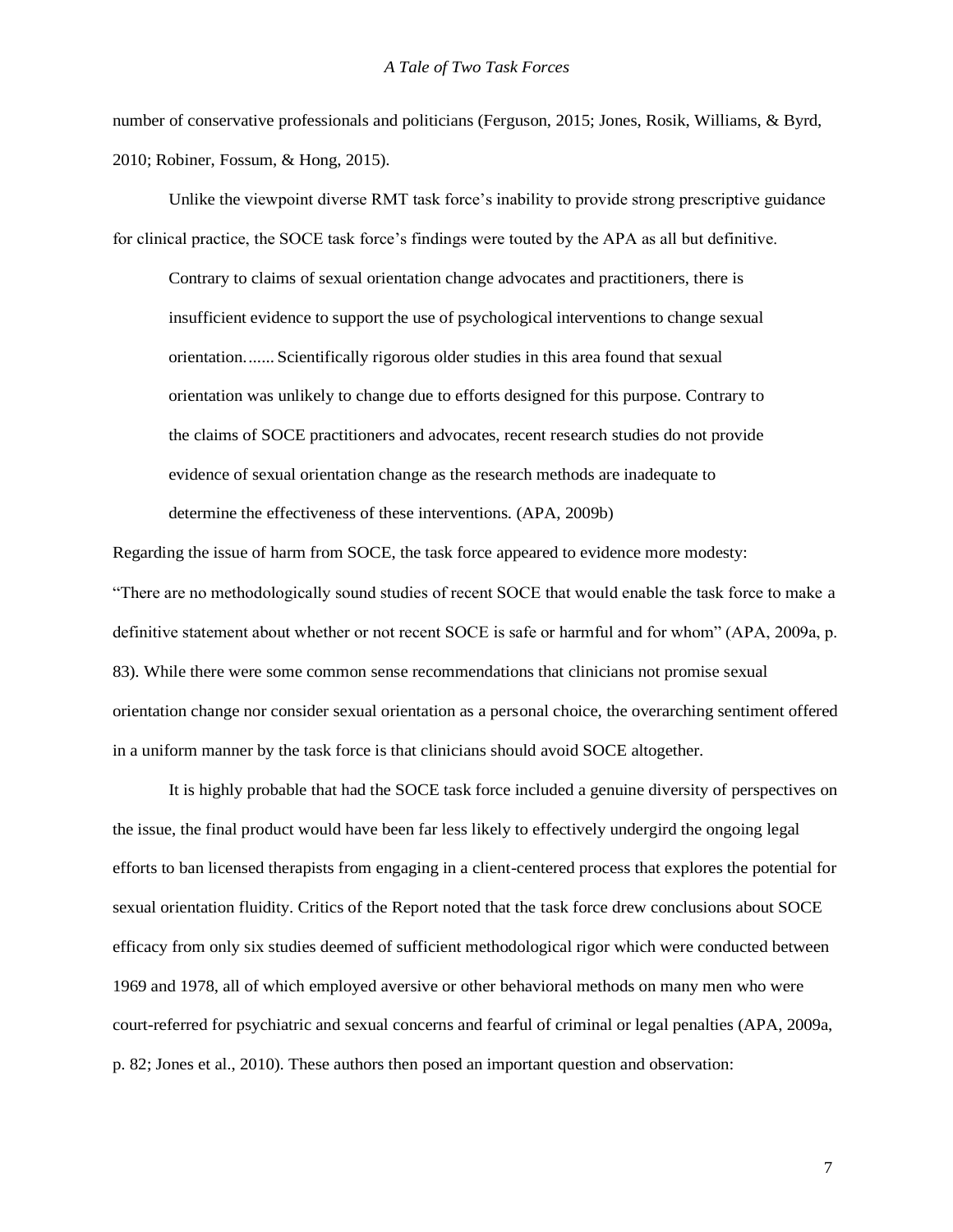If the six studies deemed of sufficient scientific quality to merit the focus of the Report a) targeted samples that would bear little resemblance to those seeking SOCE today, and b) used methods no longer in currency among those offering SOCE today, then on what basis does the Report move beyond scientific agnosticism to argue affirmatively that sexual orientation change is uncommon or unlikely? The Report seems to want to affirm together two assertions that are incompatible: a) we do not have credible evidence on which to judge the likelihood of sexual orientation change, and b) we know with

scientific confidence that sexual orientation change is unlikely. (Jones et al., 2010, p. 9) Even more pertinent to the current political efforts to ban SOCE is the apparent double standard of the task force in assessing the potential for harm. The task force appeared to adopt very rigorous evidentiary standards for drawing conclusions about SOCE efficacy but abandoned such precision in assessing harm<sup>3</sup>. Jones and colleagues (2010) noted that, "The standard with regards to efficacy is to rule out substandard studies as irrelevant. No such standards appear to be used with regard to studies of harm" (p. 9). It is telling that scientifically definitive claims purporting serious and widespread harm from SOCE now being circulated in legislative bodies across America were fueled in large part by a task force validation of just six outdated studies and a collection of essentially anecdotal accounts. This has the appearance of an extremely low scientific threshold for legally infringing upon professional practice.

Finally, both the SOCE and RMT task forces called for further high quality research on their respective subjects. Unfortunately, the SOCE task force analysis begs the question of how SOCE could meet high research standards if the task force's advice is to discourage its practice. Moreover, while the Report observes the precipitous decline in SOCE-related research in the last four decades, it does not acknowledge a primary reason for this (i.e., such research is now fraught with a multitude of potentially career threatening landmines for those scholars most in a position to conduct it, particularly if findings do not align with left-of-center advocacy interests) (e.g., Woods, 2013). The ability to conduct quality research is now being made impossible by SOCE bans, which have gotten the support of APA experts (e.g., Declaration of A. Lee Beckstead, 2012; Declaration of Gregory M. Herek, 2012) and raise questions

8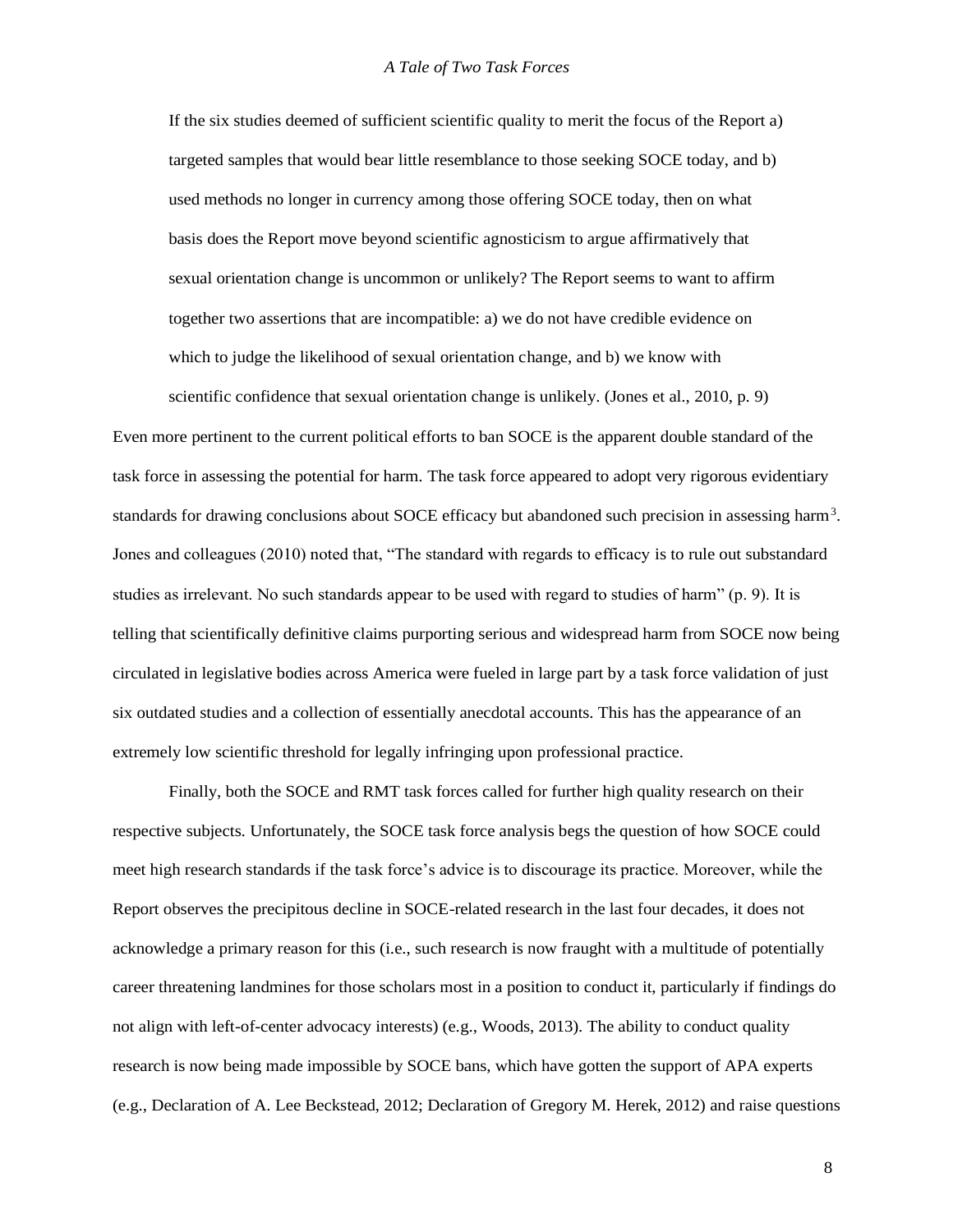as to the earnestness of the APA task force's call for research in the first place. Of course conscientious therapists should aspire to a particularly high degree of professionalism when clinically addressing client concerns regarding same-sex attractions and behaviors. Unfortunately, the activism and legislative course of events set in motion by the APA's ideologically homogeneous task force on SOCE brings into question the judgment of all licensed clinicians who would entertain a client's request to explore the extent to which a therapeutic process might assist in promoting change.

### **Whither Sociopolitical Diversity in Psychology?**

The controversy over RMT within professional psychology has largely subsided today, with subsequent scientific study and clinical reflection leading to more cautious therapeutic practice and less rancorous discourse. Tellingly, all of this was achieved without recourse to legal prohibition and is in stark contrast to the extensive activism now being committed to SOCE bans. The professional and political maelstrom that contemporary SOCE finds itself in today indicates that the moral landscape within the culture and within professional psychology has changed rather dramatically (Twenge, Sherman, & Wells, 2016), beginning years prior to the APA's SOCE Report and seeming to accelerate up into the present. Organized psychology appears to be rapidly becoming less sociopolitically diverse and hence less tolerant of viewpoints that run afoul of preferred political and advocacy interests (Duarte et al., 2015; Ferguson, 2015; Gouchat, 2012).<sup>4</sup> In the long run, this has the potential to undermine the credibility of psychology's pronouncements on scientific matters before the public, politicians and the courts.

Sociopolitical homogeneity may impact the production and dissemination of social science at many levels, and especially so with regard to controversial subjects. The focus of this analysis concerned the apparent decreased interest of the APA in forming task forces inclusive of divergent perspectives regarding controversial practices, which plausibly has serious implications for the integrity of its formal resolutions and pronouncements on these topics. However, the movement toward less sociopolitical diversity within organized psychology can also be evidenced, for example, as bias in researchcitation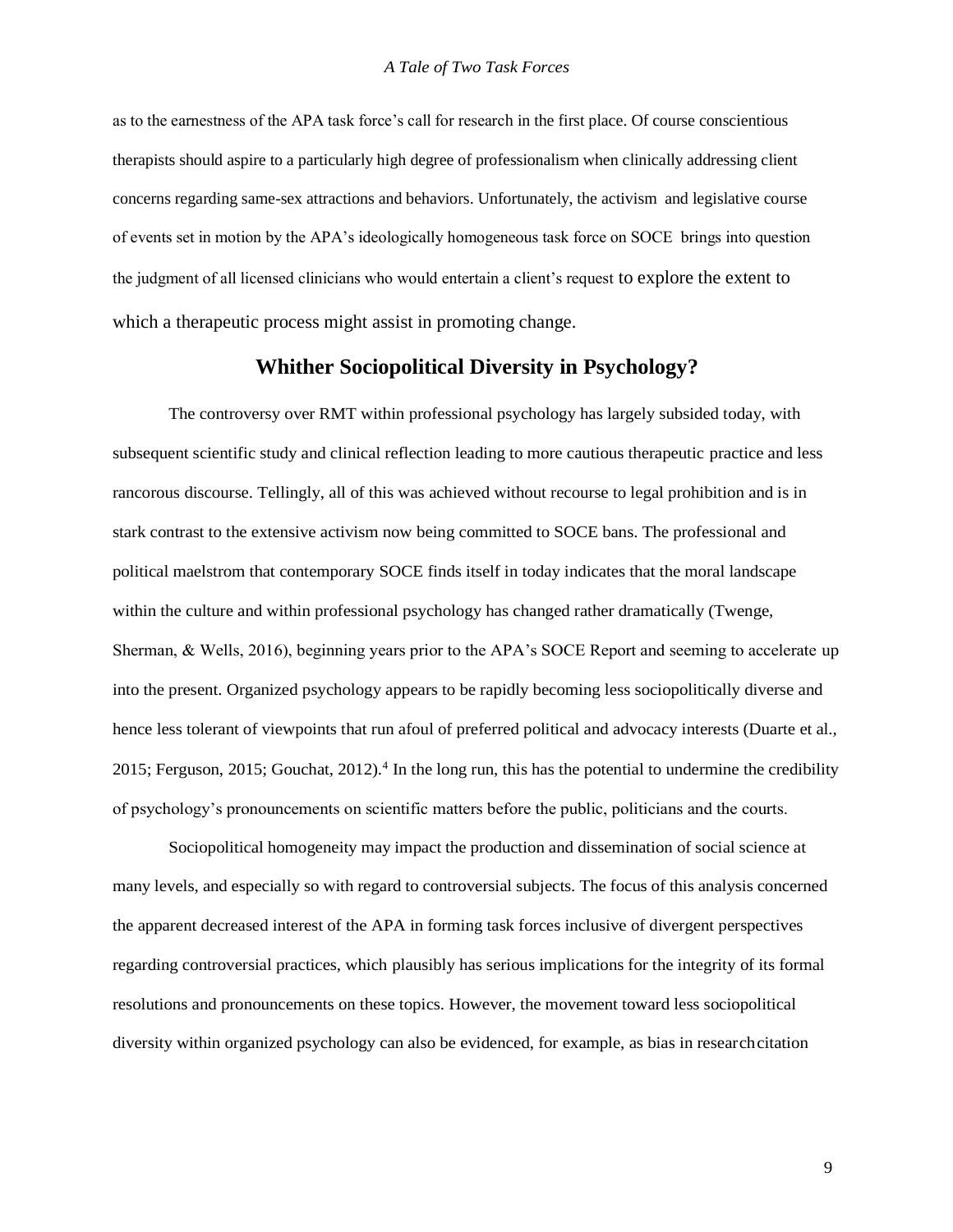(Ferguson, 2015; Schumm, 2015), peer review (Honeycutt & Freberg, 2017; Inbar & Lammers, 2012), and hiring practices (Honeycutt & Freberg, 2017; Inbar & Lammers, 2012).

More generally, Duarte and colleagues argue that the lack of diversity embeds left-of-center values in psychological theory and method, concentrates the profession on topics that validate progressive narratives and avoid topics that contest these narratives, and risks producing a psychological science that mischaracterizes the traits, attributes, and motivations of religious and other conservative providers who accept the possibility of therapy-assisted fluidity in the components of sexual orientation (i.e., identity, attraction, and behavior). While there is no quick fix to this diversity problem within organized psychology, acknowledging the problem, enhancing opportunities for non-liberals to participate in task force deliberations and other apparatuses of psychological science, and adding sociopolitical diversity to the profession's diversity aspirations would constitute a productive starting point (Duarte et al., 2015; Robiner et al., 2015).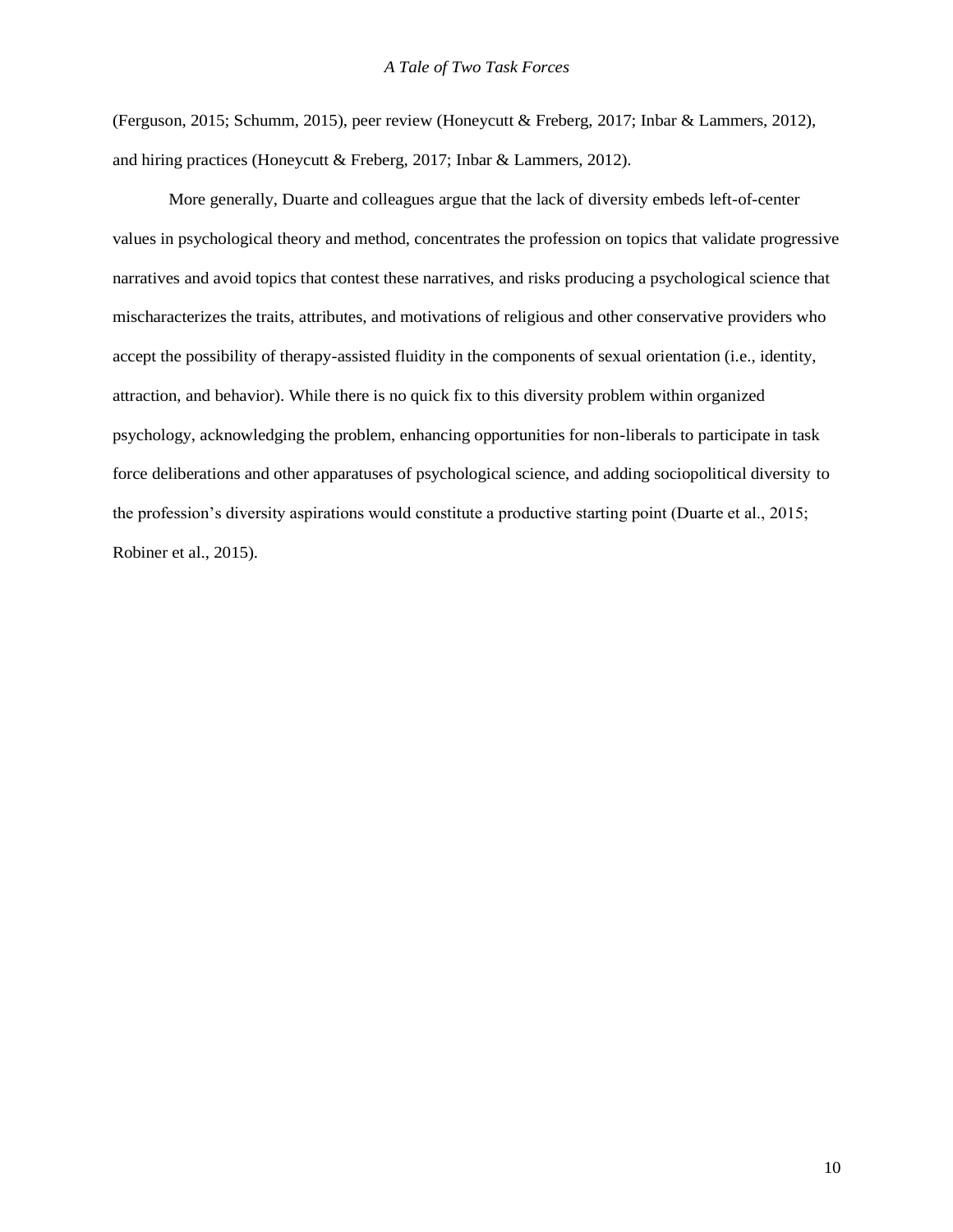# **References**

- American Psychological Association (1996, February 14). *APA panel addresses controversy over adult memories of childhood sexual abuse*. APA News Release.
- American Psychological Association (1998a). American Psychological Association working group on investigation of memories of childhood abuse: Preface to the final report. *Psychology, Public Policy, and Law, 4*, 931–932. doi: 10.1037/h0092731
- American Psychological Association (1998b). Final conclusions of the American Psychological Association working group on investigation of memories of childhood abuse. *Psychology, Public Policy, and Law, 4*, 933–940. doi: 10.1037/1076-8971.4.4.933
- American Psychological Association (2007, March 13). *APA task force on appropriate therapeutic responses to sexual orientation*. APA Public Relations Affairs Office.
- American Psychological Association (2009a). *Report of the APA Task Force on Appropriate Therapeutic Responses to Sexual Orientation*. Retrieved from

<http://www.apa.org/pi/lgbt/resources/therapeuticresponse.pdf>

- American Psychological Association (2009b, August 5). *Insufficient evidence that sexual orientation change efforts work, says APA*. APA Press Release.
- Barnett, J. E., & Shale, A. J. (2013, April). Alternate techniques. *Monitor on Psychology, 44*, 48–56. Retrieved from [http://www.apamonitor-digital.org/apamonitor/201304?pg=50#pg50](http://www.apamonitor-digital.org/apamonitor/201304?pg=50&pg50)
- Chu, J. A., Frey, L. M., Ganzel, B. L., & Matthews, J. A. (1999). Memories of childhood abuse: Dissociation, amnesia, and corroboration. *American Journal of Psychiatry, 156*, 749–755.
- Cummings, N. A., & O'Donahue, W. T. (2008). *Eleven blunders that cripple psychotherapy in America: A remedial unblundering*. New York: Routledge.
- Declaration of A. Lee Beckstead in support of defendant's opposition to plaintiffs' motion for preliminary injunction, *Pickup v. Brown*, E.D. Cal. Case no. 12-02497-KJM-EFB (2012, November 9). Retrieved from<http://cdn.ca9.uscourts.gov/datastore/general/2012/12/17/12-> 17681\_appellee\_opposition.pdf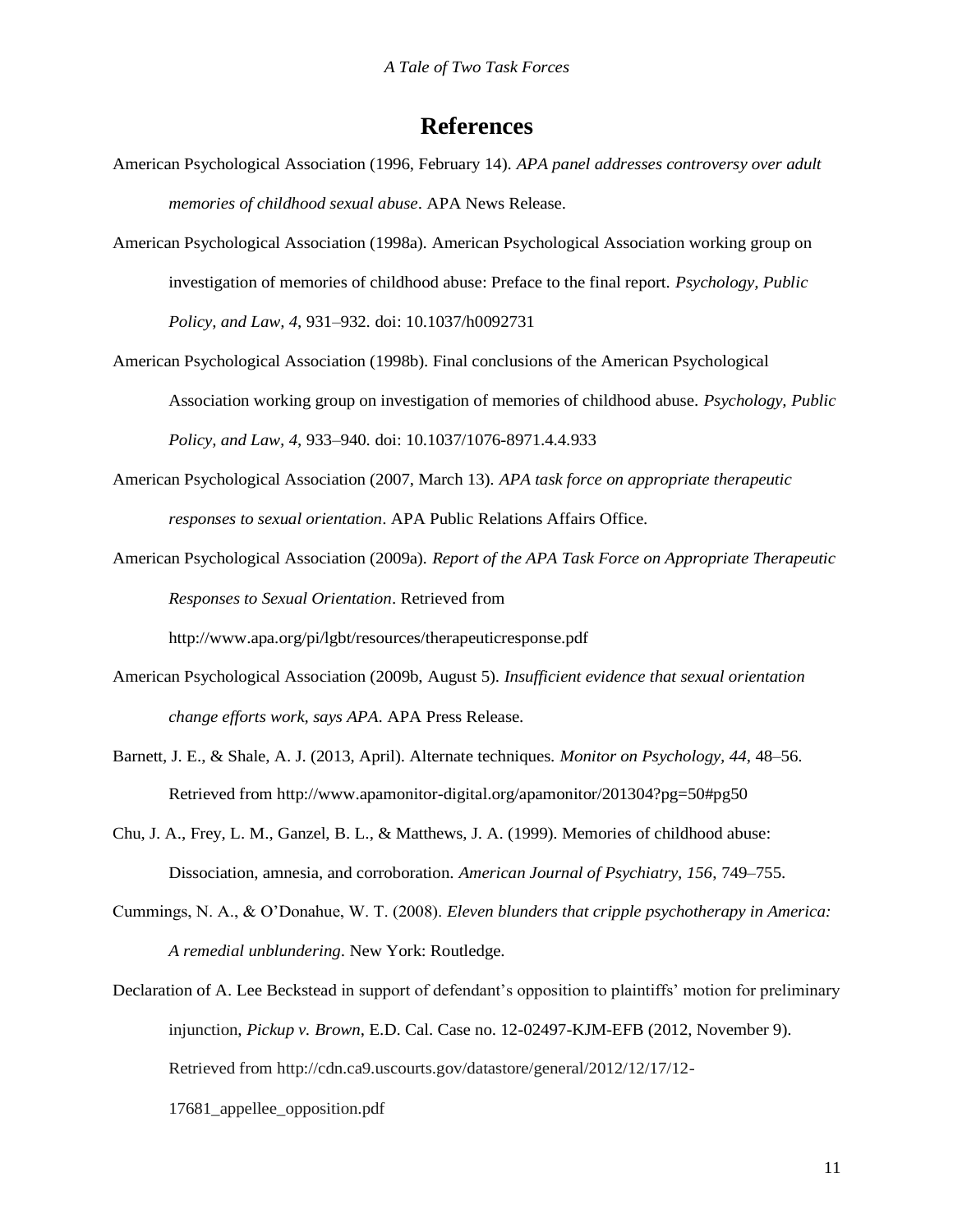- Declaration of Gregory M. Herek in support of defendant's opposition to plaintiffs' motion for preliminary injunction, *Pickup v. Brown*, E.D. Cal. Case no. 12-02497-KJM-EFB (2012, November 9). Retrieved from<http://cdn.ca9.uscourts.gov/datastore/general/2012/12/17/12-> 17681\_appellee\_opposition.pdf
- Duarte, J. L., Crawford, J. T., Stern, C., Haidt, J., Jussim, L., & Tetlock, P. E. (2015). Political diversity will improve social psychological science. *Behavioral and Brain Sciences, 38*, e130. doi: 10.1017/S0140525X1400043
- Ferguson, C. J. (2015). "Everybody knows psychology is not a real science." *American Psychologist, 70*, 527–542. doi: 10.1037/a0039405
- Gauchat, G. (2012). Politicization of science in the public sphere: A study of public trust in the United States, 1974–2010. *American Sociological Review, 77*, 167–187. doi: 10.1177/0003122412438225
- Haidt, J. (2012). *The righteous mind*. *Why good people are divided by religion and politics.* New York: Pantheon Books.
- Inbar, Y., & Lammers, J. (2012). Political diversity in social and personality psychology. *Perspectives on Psychological Science, 7*, 496–503. doi: 10.1177/1745691612448792
- Honeycutt, N., & Freberg, L. (2017). The liberal and conservative experience across academic disciplines: An extension of Inbar and Lammers. *Social Psychological and Personality Science, 8*, 1115–1123. doi: 10.1177/1948550616667617
- Jaroff, L. (1993, November 29). Lies of the mind. *Time*, *142*, 52–59.

Jayson, S. (2011, August 5). Citing new research, psychology group supports gay marriage. *USA Today*. Retrieved from [http://usatoday30.usatoday.com/news/health/wellness/marriage/story/2011/08/Citing-new](http://usatoday30.usatoday.com/news/health/wellness/marriage/story/2011/08/Citing-new-)research-psychology-group-supports-gay-marriage/49798054/1

Jones, S. L., Rosik, C. H., Williams, R. N., & Byrd, A. D. (2010). A scientific, conceptual, and ethical critique of the report of the APA Task Force on sexual orientation. *The General Psychologist,*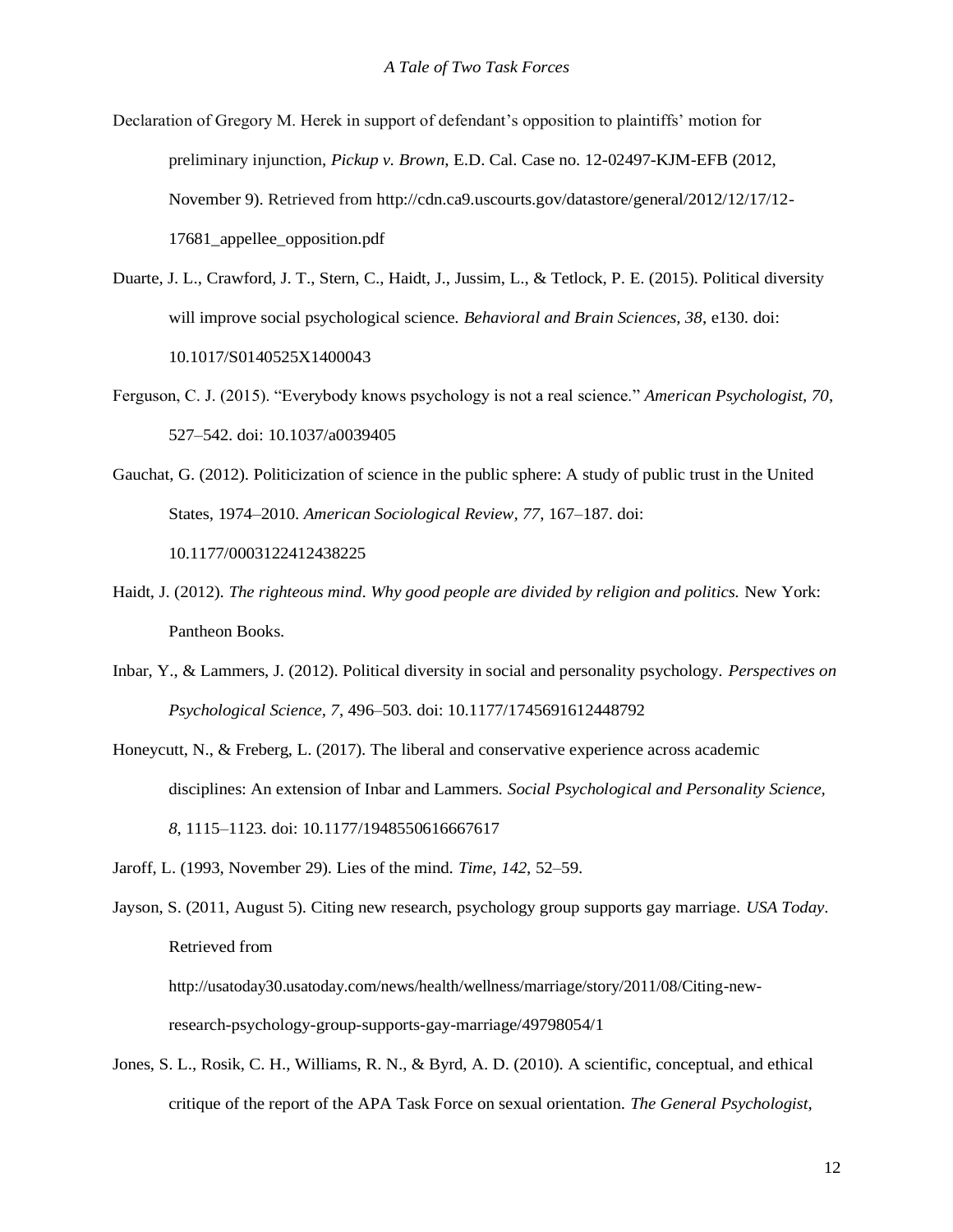*45*(2), 7–18. Retrieved from<http://www.apadivisions.org/division->1/publications/newsletters/general/2010/10-issue.pdf

- Lewis, D. O., Yeager, C. A., Swica, Y., Pincus, J. H., & Lewis, M. (1997). Objective documentation of child abuse and dissociation in 12 murders with dissociative identity disorder. *American Journal of Psychiatry, 154*, 1703–1710. doi: 10.1176/ajp.154.12.1703
- Loftus, E. F. (1993). The reality of repressed memories. *American Psychologist, 48*, 518–537. doi: 10.1037/0003-066X.48.5.518
- Loftus, E. F., Garry, M., & Feldman, J. (1994). Forgetting sexual trauma: What does it mean when 38% forget? *Journal of Consulting and Clinical Psychology, 62*, 1177–1181. doi: 10.1037/0022- 006X.62.6.1177
- Loftus, E. F., & Ketcham (1994). *The myth of repressed memories*. New York: St. Martin Press.
- Pace, P. R. (2014, October). NASW PACE prepares for candidate endorsements. *NASWnews, 59*(9), 1. Retrieved from https:/[/www.socialworkers.org/pubs/news/2014/10/pace-candidate](http://www.socialworkers.org/pubs/news/2014/10/pace-candidate-)endorsements.asp
- Pignotti, M., & Thyer, B. A. (2009). Use of novel unsupported and empirically supported therapies by licensed clinical social workers: An exploratory study. *Social Work Research, 33*, 5–17. doi: 10.1093/swr/33.1.5
- Polusny, M. A., & Follette, V. M. (1996). Remembering childhood sexual abuse: A national survey of psychologist's clinical practices, beliefs, and personal experiences. *Professional Psychology: Research and Practice, 27*, 41–52. doi: 10.1037/0735-7028.27.1.41
- Poole, D. A., Lindsay, D. S., Memon, A., & Bull, R. (1995). Psychotherapy and the recovery of memories of childhood sexual abuse: U.S. and British practitioners' opinions, practices, and experiences. *Journal of Consulting and Clinical Psychology, 63*, 426–437. doi: 10.1037/0022-006X.63.3.426
- Porter, L. S., & Lane, R. C. (1996). Iatrogenic creation of false childhood sexual abuse memories: Controversy, dynamics, fantasy, and reality. *Journal of Contemporary Psychotherapy, 26*, 23–42. doi: 10.1007/BF02307703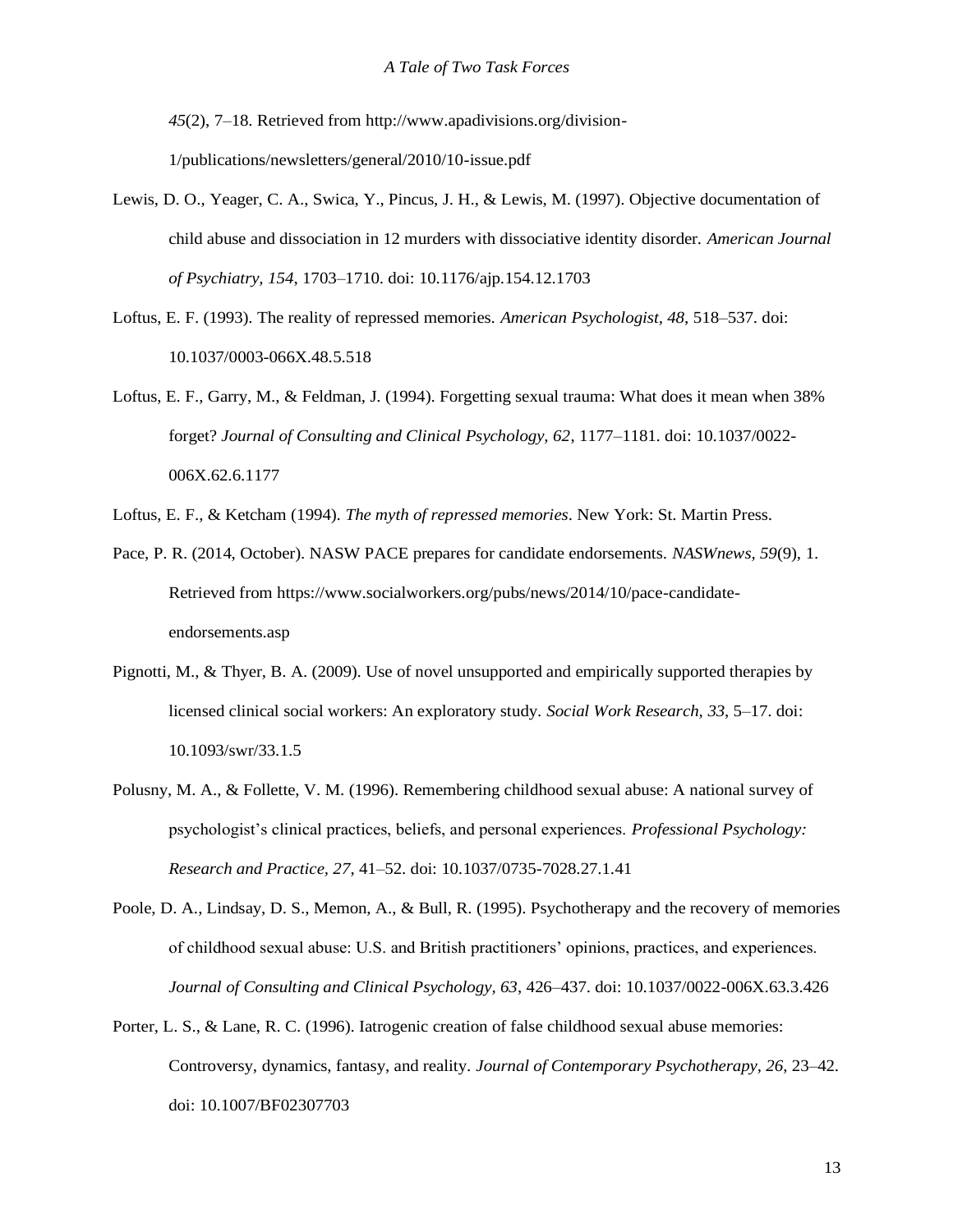- Robiner, W. N., Fossum, T. A., & Hong, B. A. (2015). Bowling alone: The decline of social engagement and other challenges for the American Psychological Association and its divisions. *Clinical Psychology: Science and Practice, 22*, 366–383. doi: 10.1111/cpsp.12124
- Schumm, W. R. (2015). Navigating treacherous waters: One researcher's 40 years of experience with controversial scientific research. *Comprehensive Psychology, 4*, 24. doi: 10.2466/17.CP.4.24 Retrieved from <http://www.bmartin.cc/dissent/documents/Schumm15.pdf>
- Spanos, N. P. (1996). *Multiple identities and false memories: A sociocognitive perspective*. Washington, DC: American Psychological Association.
- Stapleton, P., Chatwin, H., Boucher, E., Crebbin, S., Scott, S., Smith, D., & Purkis, G. (2015). Use of complementary therapies by registered psychologists: An international study. *Professional Psychology: Research and Practice, 46*, 190–196. doi: 10.1037/pro0000015
- Tierney, J. (2011, February 11). Social scientist sees bias within. *The New York Times.* Retrieved from [http://www.nytimes.com/2011/02/08/science/08tier.html?\\_r=3](http://www.nytimes.com/2011/02/08/science/08tier.html?_r=3)
- Twenge, J., Sherman, R., & Wells, B. (2016). Changes in American adults' reported same-sex sexual experiences and attitudes, 1973-2014. *Archives of Sexual Behavior, 45*, 1713–1730. doi: 10.1007/s10508-016-0769-4
- Williams, L. M. (1994a). Recall of childhood trauma: A prospective study of women's memories of child sexual abuse. *Journal of Consulting and Clinical Psychology, 62*, 1167–1176. doi: 10.1037/0022- 006X.62.6.1167
- Williams, L. M. (1994b). What does it mean to forget child sexual abuse? A reply to Loftus, Garry, and Feldman (1994). *Journal of Consulting and Clinical Psychology, 62*, 1182–1186. doi: 10.1037/0022-006X.62.6.1182
- Woods, P. (2013). The campaign to discredit Regnerus and the assault on peer review. *Academic Questions, 26*, 171–181. doi: 10.1007/s1219-013-9363-5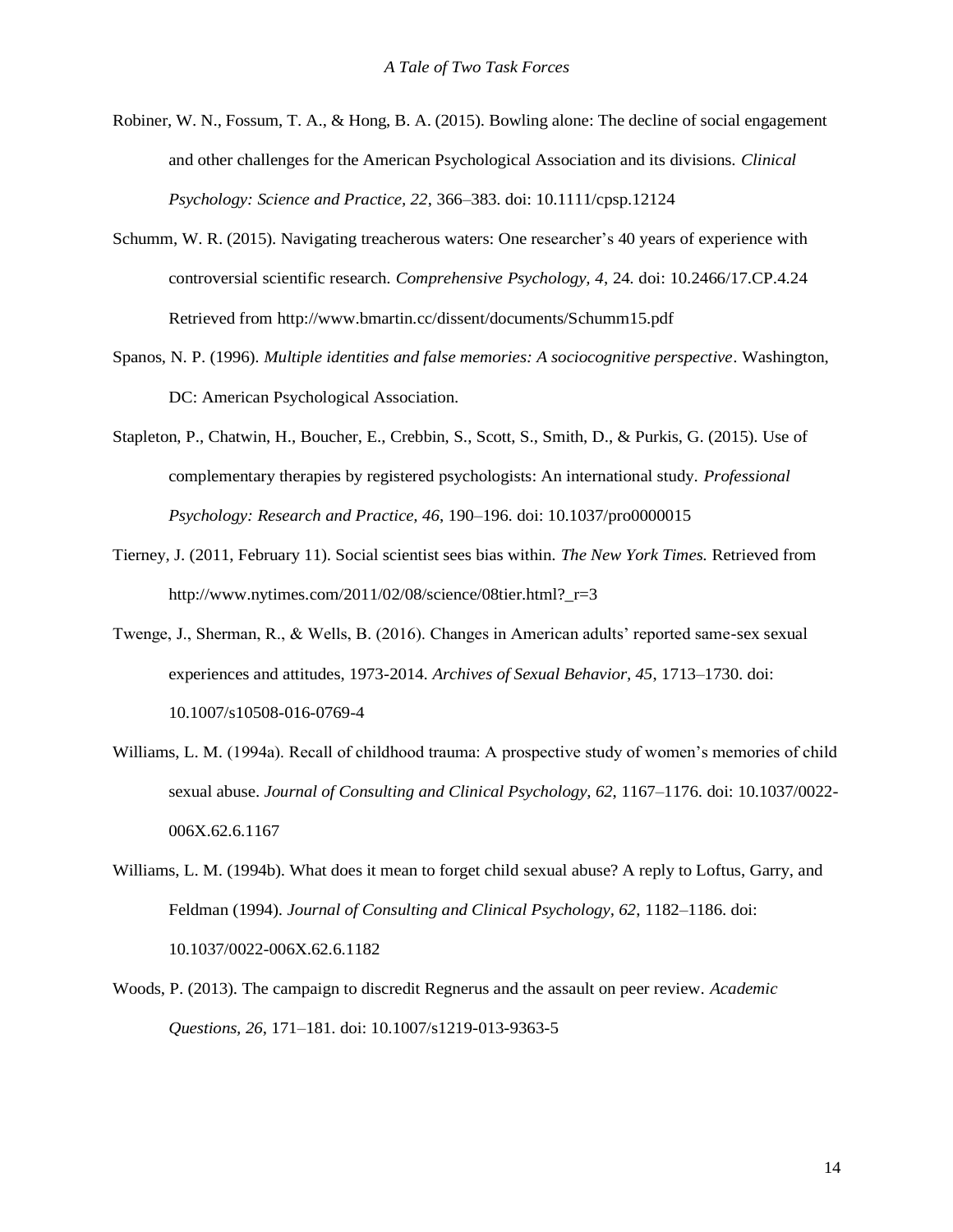- Yarhouse, M. A. (2009). The battle regarding sexuality. In N. Cummings, W. O'Donahue, & J. Cummings (Eds.), *Psychology's War on Religion* (pp. 63–94). Phoenix, AZ: Zeig, Tucker, & Theisen, Inc.
- Young, W. C., Sachs, R. G., Braun, B. G., & Watkins, R. T. (1991). Patients reporting ritual abuse in childhood: A clinical syndrome report of 37 cases. *Child Abuse & Neglect, 15*, 181–189. doi: 10.1016/0145-2134(91)90063-1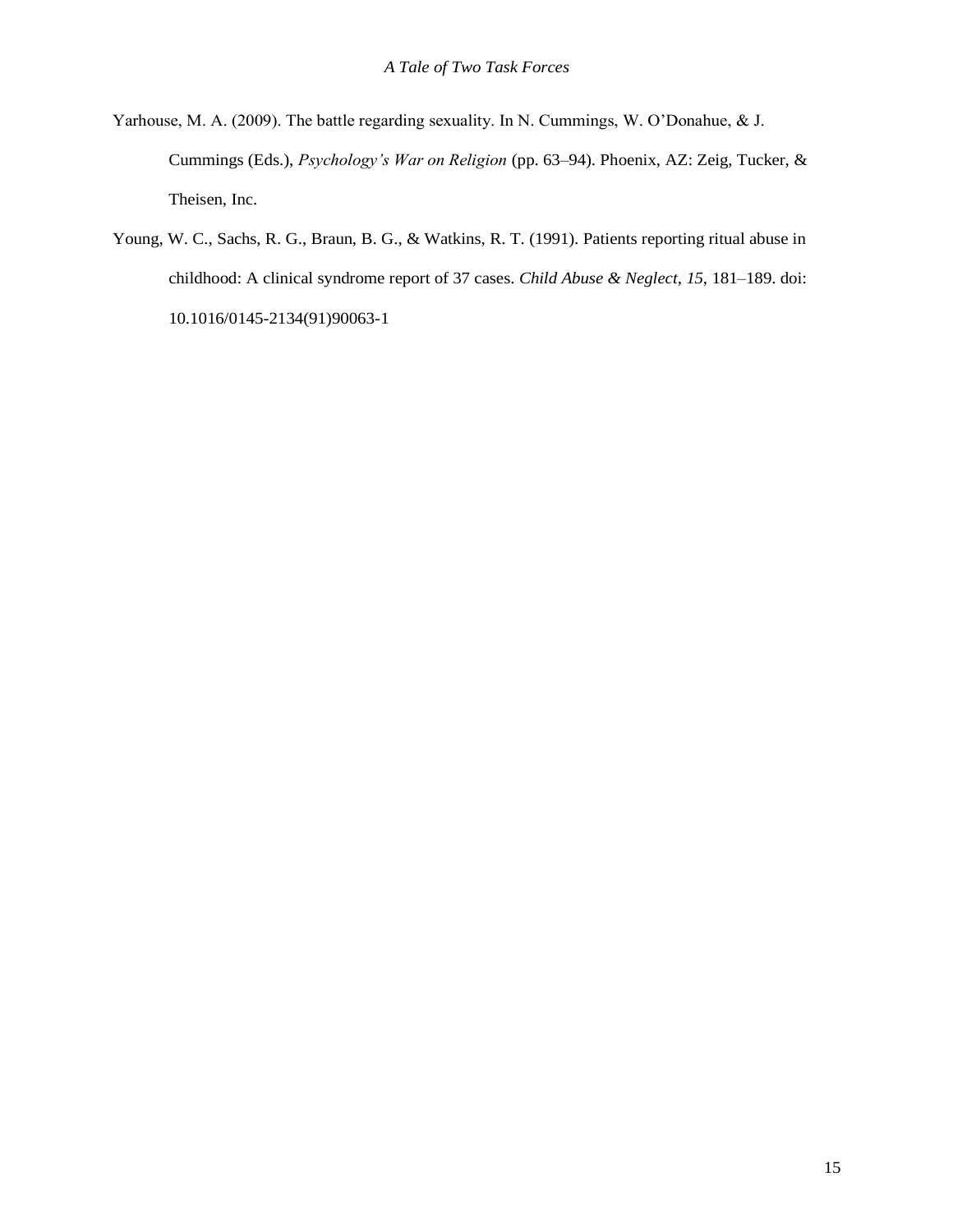# **Footnotes**

<sup>1</sup>Members of the working group were Judith L. Alpert, Laura S. Brown, Stephen J. Ceci, Christine A. Courtious, Elizabeth F. Loftus, and Peter A. Ornstein.

<sup>2</sup>Members of the task force were Judith M. Glassgold, A. Lee Beckstead, Jack Drescher, Beverly Greene, Robin Lin Miller, and Roger L. Worthington.

<sup>3</sup>Another apparent double standard regarding how professional psychology in general and the APA specifically treat SOCE involves the APA's promotion of novel and unsupported alternative therapeutic techniques such as aromatherapy, Reiki (spiritually guided life force energy), massage therapy, and chiropractic and their frequent endorsement by mental health clinicians (Barnett & Shale, 2013; Pignotti & Thyer, 2009; Stapleton et al., 2015). The noticeably differing treatment within professional psychology of contemporary SOCE in comparison to these alternative techniques despite similar methodological limitations in their respective research bases (APA, 2009a; Barnett & Shale, 2013) hints at the influence of extra-scientific factors such as moral, cultural, and advocacy demands.

<sup>4</sup>Some clear examples of the lack of sociopolitical diversity on contested social issues include the 157–0 vote by the APA's Counsel of Representative in August of 2011 in favor of a resolution supporting marriage equality (Jayson, 2011) as well as the National Association of Social Workers (NASW) uniform endorsement of only Democrat candidates (339 out of 339) to federal offices in recent elections (Pace, 2014). Haidt has observed that these numbers represent a statistically impossible lack of diversity and give credence to his concerns (Haidt, 2012; Tierney, 2011) that:

In the same way, each individual reasoner is really good at one thing: finding evidence to support the position he or she already holds, usually for intuitive reasons.......This is why it's so important to have intellectual and ideological diversity within any group or institution whose goal is to find truth (such as an intelligence agency or a community of scientists) or to produce good public policy (such as a legislature or advisor board). (p. 90)